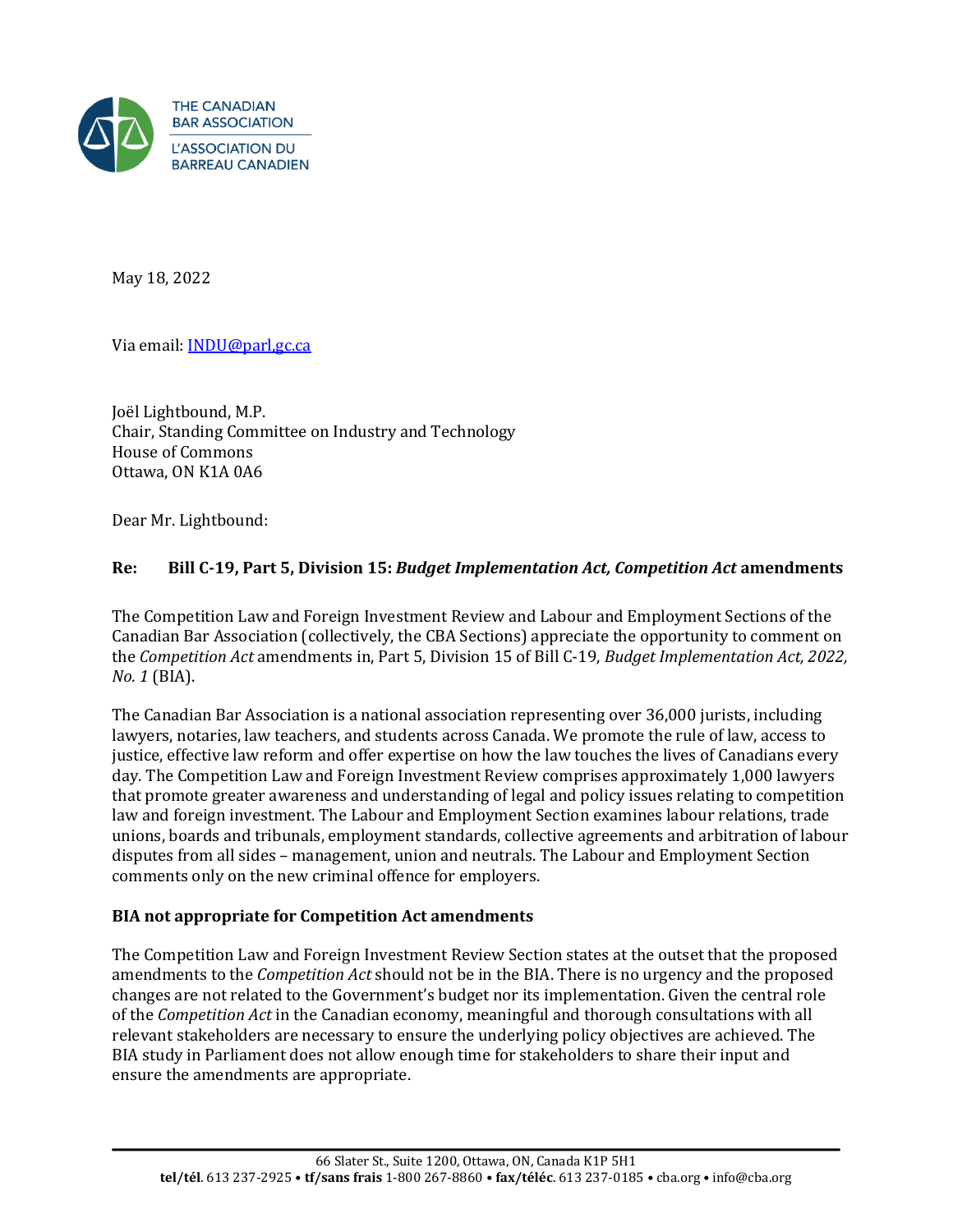For example, the following amendments proposed in the BIA are far from uncontroversial and raise serious concerns requiring careful consideration:

- (i) new unclear and over-broad criminal offences with penalties of up to 14 years imprisonment for commercial activity
- (ii) massive increases in maximum fines for abuse of dominance and misleading advertising that go well beyond the concept of an "administrative monetary penalty"
- (iii) incentivizing competitors to become "private sheriffs" by enabling them to seek these penalties against firms with stronger market position that compete aggressively
- (iv) unclear drip pricing sections
- (v) changes to the merger notification rules that create uncertainty for parties engaging in transactions without analyzing the need, benefits and costs of the changes.

We understand the Government has planned further consultations on other potential amendments to the *Competition Act* to ensure it is fit for purpose in a complex and changing economic environment. We urge the Government to defer the proposed amendments to the *Competition Act* in the BIA. Instead, they should be part of the upcoming and broader consultation so they can be properly studied and refined.

Alternatively, we recommend the following:

- the amendments come into force after a one-year delay (to align with the BIA's recognition that a one-year delay is necessary for the proposed wage-fixing criminal offence), and
- even if the amendments are enacted, the Committee on Industry and Technology ask the Government to include these amendments in the upcoming consultation to enable revisions and improvements.

#### **Comments on proposed changes to the Competition Act**

While we reiterate our concerns that the proposed amendments to the *Competition Act* should not be in the BIA, we offer the following comments.

#### **New Criminal Offence for Employers**

The CBA Sections have several concerns with proposed s. 45(1.1) that would introduce a criminal offence for wage-fixing and no-poach agreements between employers.

First, the proposed offence is not limited to employers that are actual or potential competitors in any labour market. Without limiting the proposed offence to competing employers, it is at odds with the purpose of the *Competition Act*, which is to protect against conduct that could lessen or prevent competition. The offence could apply when there is clearly no impact on competition – which cannot have been the intention for an offence in the *Competition Act*.

Second, the proposed offence seems both over- and under-inclusive.

• The proposed wage-fixing offence will apply to agreements regarding "terms and conditions" of employment." This phrase is extraordinarily broad and ambiguous. Employers routinely have discussions on employment conditions that are competitively benign or even potentially beneficial to employees. For example, discussions can be held on appropriate health and safety protocols for managing COVID risks. Agreements on these matters could potentially be criminal offences under the proposed amendments as they affect "conditions of employment."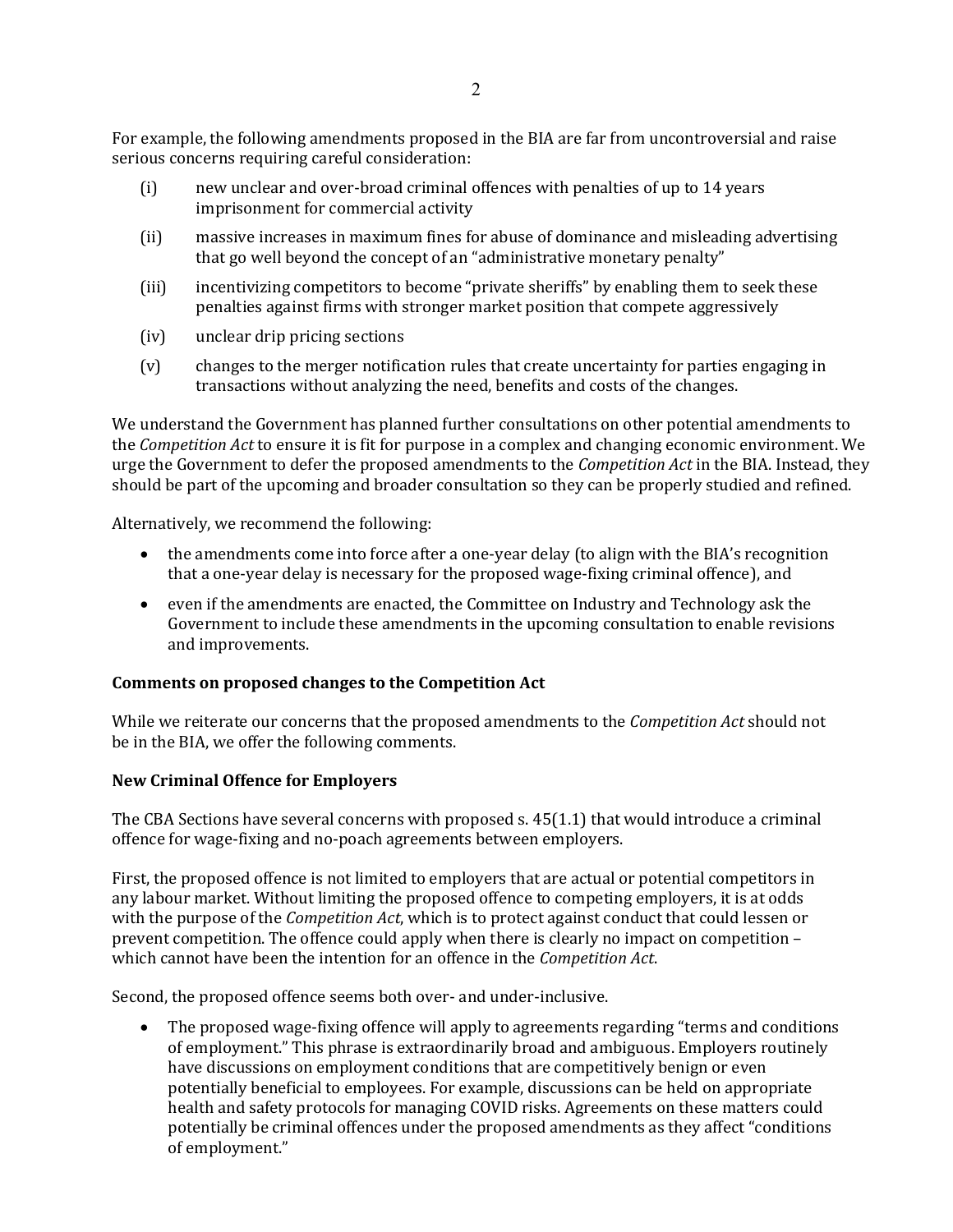• The amendments seem under-inclusive, to the extent that they only apply to "employees" and not contractors or self-employed individuals.

3

Third, the proposed changes do not clearly achieve the apparent objective of aligning Canadian competition law with U.S. antitrust law, which is unsettled and evolving. In the recent *United States v. Davita Inc.* case, for example, the court concluded that only "naked" non-solicitation agreements or no-hire agreements that allocate the market deserve automatic prohibition.<sup>1</sup> On its face, the proposed new Canadian offence would be out of sync with (and harsher) than the U.S. approach.

Including a criminal offence for wage-fixing and no-poach agreements under s. 45 would also have significant consequences. For example, it raises the possibility of class actions under s. 36 of the *Competition Act* and the risk that businesses become ineligible for public contracts (*i.e.*, "debarment") under the federal Integrity Regime and debarment regime in Quebec. Including these amendments in the BIA does not allow adequate time to carefully consider these collateral impacts and determine the best way to address no-poach and wage fixing conduct.

More generally, s. 90.1 of the *Competition Act* already applies to agreements between employers on wages, non-solicitation or other elements of competition. We are not aware of the Competition Bureau attempting to take enforcement action under these existing powers, or any impediments that would prevent it from doing so. A non-criminal enforcement track for collaborations between employers is an important option that deserves consideration and stakeholder input.

## **Administrative Monetary Penalties**

The BIA proposes to increase the amount of administrative monetary penalties (AMPs) for deceptive marketing practices and abuse of dominance. Currently, the maximum AMP is \$10 million for a first contravention and \$15 million for subsequent contraventions. The BIA states that businesses could face AMPs of up to (i) three times the value of the benefit derived from the conduct at issue; or (ii) if the value of the benefit cannot be reasonably determined, 3% of annual worldwide gross revenues (likely to be punitively higher than the benefit-based calculation).

The Competition Law and Foreign Investment Review Section believes that any attempt to connect an AMP for deceptive marketing conduct or an abuse of dominant position to the benefit derived or the overall revenues received, should be limited to benefits and revenues in Canada. There is no rationale or policy basis for considering benefits arising or sales made outside Canada when determining an appropriate penalty for conduct occurring in Canada.

The use of a "cap" based on worldwide revenues also discriminates against foreign-owned firms. The apparent lack of "national treatment" afforded to foreign companies may be inconsistent with Canada's obligations under international trade agreements.

## **Abuse of Dominance**

The proposed amendments would allow the Competition Tribunal to impose AMPs for abuse of dominance if the applicant is the Commissioner of Competition or a private litigant.

The Competition Law and Foreign Investment Review Section believes that AMPs should only be imposed in abuse of dominance cases commenced by the Commissioner, the official responsible for

<sup>1</sup> *United States v. Davita Inc*., CRIMINAL 1:21-cr-00229-RBJ (D. Colo. Jan. 28, 2022)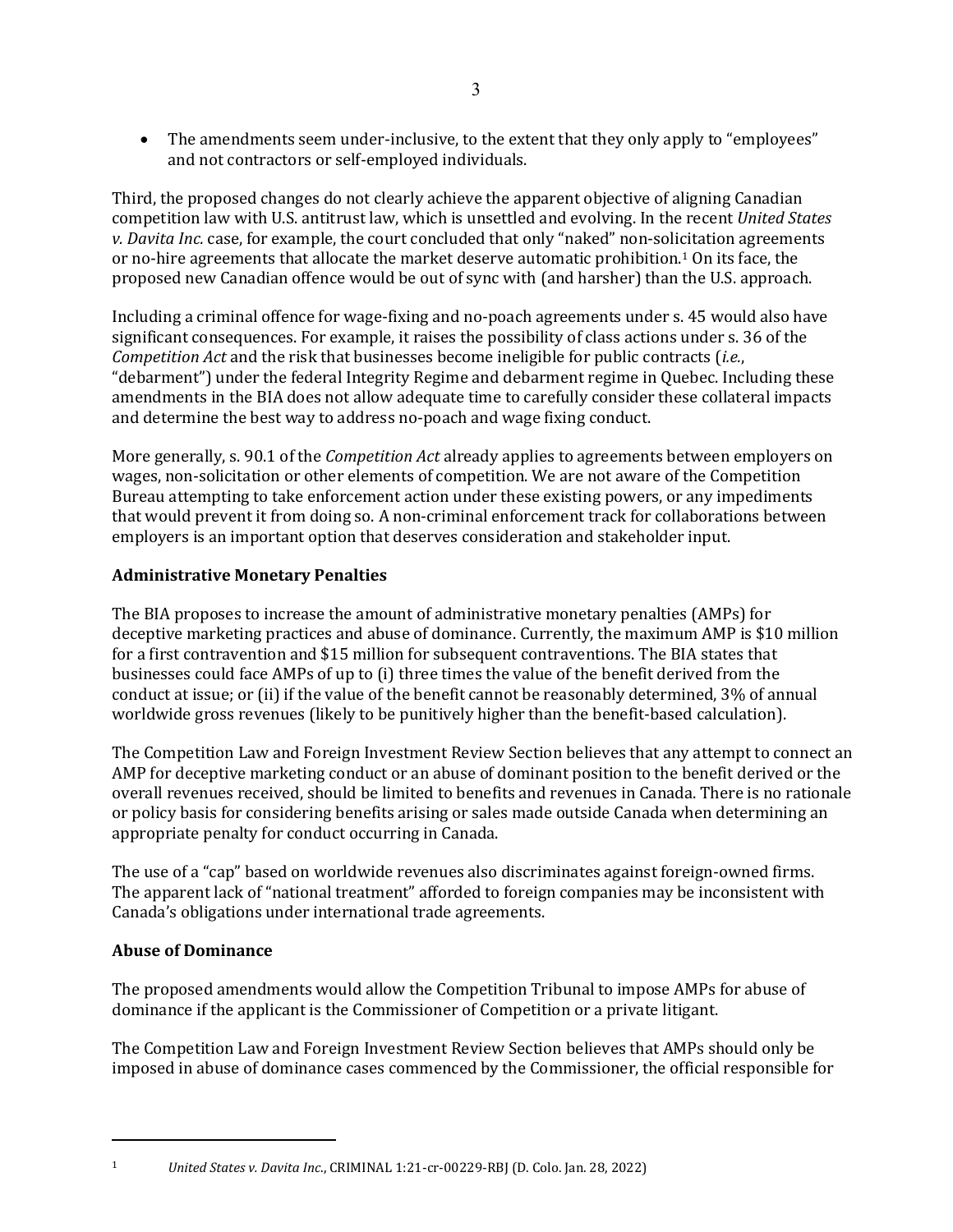enforcing the Act in the public interest. We are not aware of any regulatory contexts where public penalties have been privately enforced.<sup>2</sup>

As a practical matter, the threat of AMPs will give private applicants (usually competitors of a firm that is competing aggressively) excessive leverage in negotiating settlements before or during litigation. The new AMPs calculation would increase the "moral hazard" concern that competitors will use the threats of private litigation and large penalty awards to deter conduct by rivals that may be pro-competitive and beneficial to Canadian consumers.

We are also concerned that the proposed substantive amendments on abuse of dominance may be over-broad and carry unintended consequences. They state that acts intended to adversely impact competition may constitute abuse of dominance. This could include a competitive response to a rival expanding in a market, even though that response may benefit consumers. These amendments may have the unintended consequence of softening competition on the merits. For example, businesses with a significant market share may be deterred from introducing innovative products benefitting consumers when doing so in response to competition from smaller rivals.

We understand that the upcoming consultations may include aspects of abuse of dominance. As such, to ensure an integrated approach (rather than piecemeal) to this fundamental part of the *Competition Act*, we reiterate our request to defer these changes and study them more carefully.

# **Drip Pricing**

The BIA seeks to incorporate "drip pricing" into deceptive marketing provisions in the *Competition Act.* The proposal to restrict price representations that are "not attainable" due to "fixed obligatory charges or fees" leaves a high degree of uncertainty about what is actually considered misleading. For example:

- What is an acceptable way of representing the "attainable" price? Will it be acceptable to use disclaimers indicating that additional fees will apply, and will it make a difference if the amount of those fees is disclosed too?
- What is the intended meaning of "fixed"? There are many products sold with accompanying obligatory fees, like delivery fees, but that are variable rather than fixed in amount.

The Competition Law and Foreign Investment Review Section is concerned that these new sections will have the effect of prohibiting, and potentially criminalizing, conduct that is not misleading. Again, proper consultation would lead to appropriately tailored measures.

## **Mergers**

The Competition Law and Foreign Investment Review Section is concerned with the proposals for addressing anti-avoidance and hostile acquisitions.

With respect to the anti-avoidance provision (new s. 113.1 of the *Competition Act*), it is uncertain how the Commissioner would be able to establish that a transaction was "designed" to avoid the application of the Act. As a practical matter, transactions are ordinarily designed to achieve multiple objectives. For example, if a transaction structure is designed to achieve tax savings and

<sup>&</sup>lt;sup>2</sup> The possibility exists in the securities regulatory context, where private parties can theoretically seek to have an AMP through a public interest order made under s.  $127(1)(9)$  of the Securities Act (Ontario). However, the imposition of an AMP has not been specifically considered by the Ontario Securities Commission.